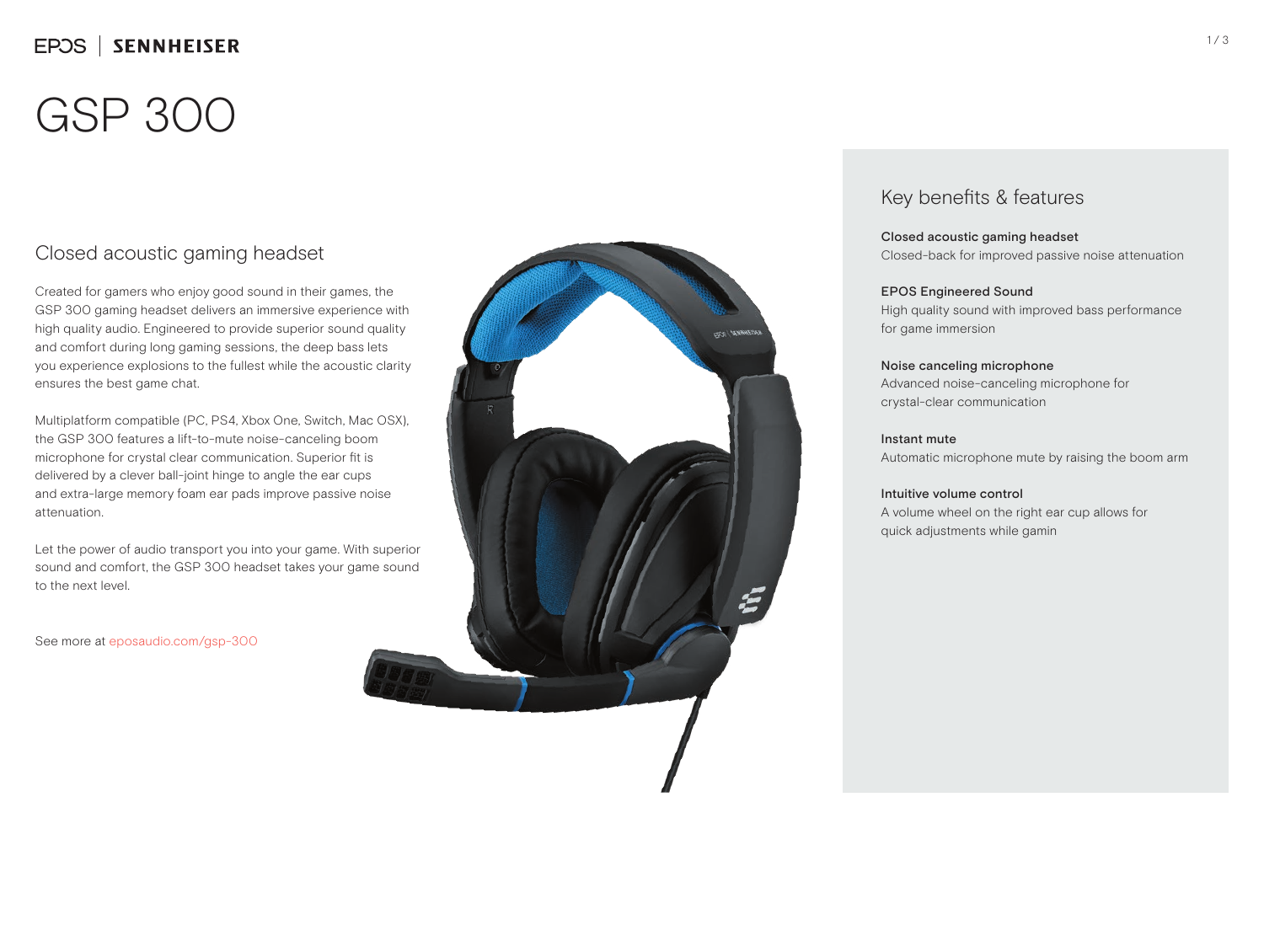## GSP 300

## Product data

### General

| Ear coupling         | Around ear                                                                 |
|----------------------|----------------------------------------------------------------------------|
| Transducer principle | Dynamic, closed                                                            |
| Cable length         | 2 <sub>m</sub>                                                             |
| Connector plugs      | 2 x 3.5 mm / 1 x 3.5 mm<br>(PCV 05 Combo Audio Adaptor)                    |
| Compatibility        | PC, Mac OSX, PS4, Xbox One,<br>Switch, and consoles with 3.5 mm jack input |
| Warranty             | 2 years, international                                                     |
| Headphones           |                                                                            |
| Frequency response   | 15-26,000 Hz                                                               |
| Impedance            | $19\Omega$                                                                 |
| Sound pressure level | 113 dB                                                                     |

#### Microphone

| Frequency response | 10-24.000 Hz     |
|--------------------|------------------|
| Pick-up pattern    | Noise-cancelling |
| Sensitivity        | $-41$ dBV/PA     |

| Packaging                                                 |                                                                    |
|-----------------------------------------------------------|--------------------------------------------------------------------|
| Dimension of product packaging<br>$(L \times W \times H)$ | 230 x 240 x 105 mm                                                 |
| Package weight<br>(incl. complete product and packaging)  | 603 g                                                              |
| Dimension of master carton<br>$(L \times W \times H)$     | 605 x 535 x 285 mm                                                 |
| Units in distributor master carton                        | 10                                                                 |
| Languages                                                 | English, German, French, Spanish,<br>Italian, Dutch and Portuguese |
| Content of delivery                                       |                                                                    |
| What's in the box                                         | PCV 05 Combo Audio Adaptor, Safety Guide                           |